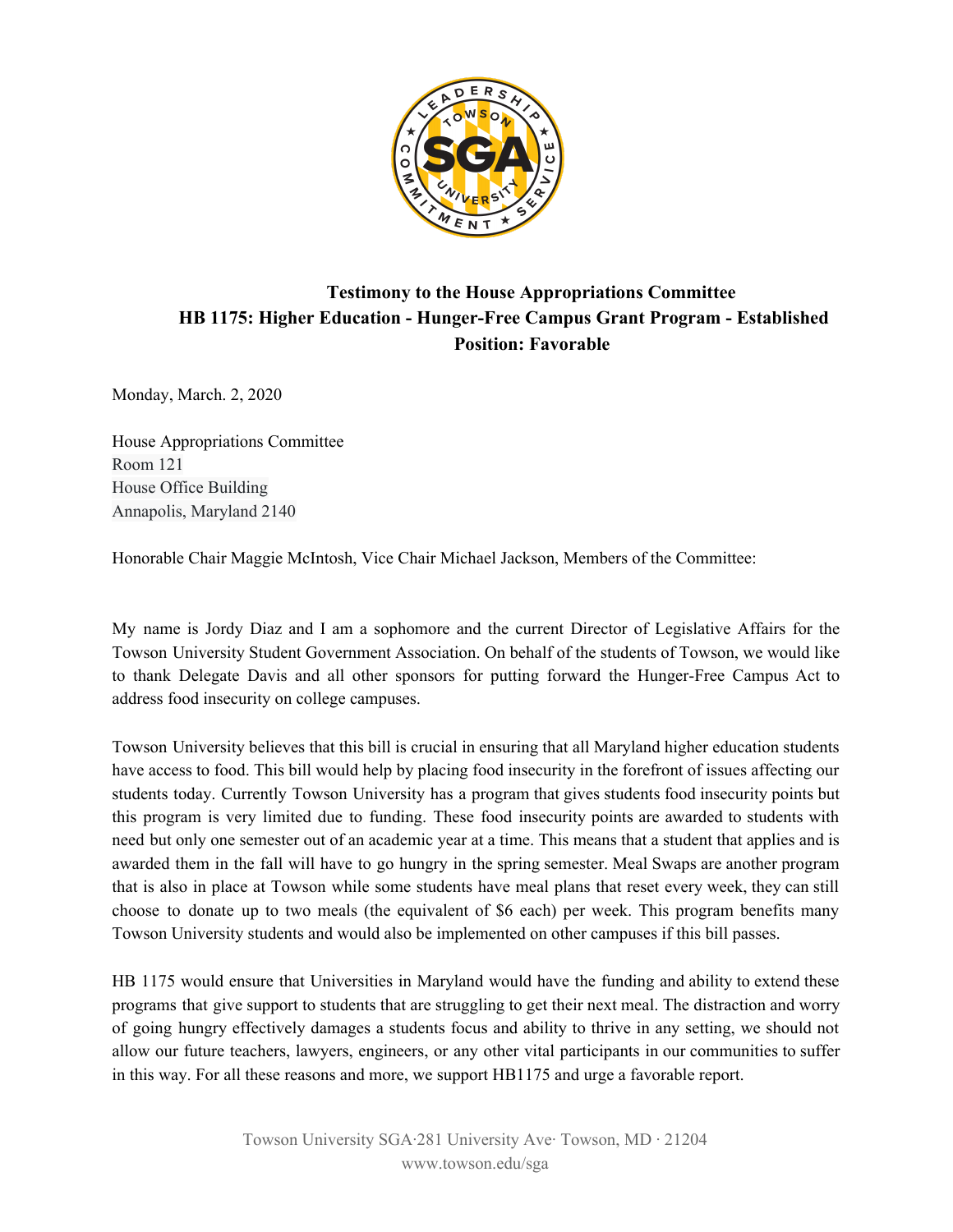

Best, Jordy Diaz

Director of Legislative Affairs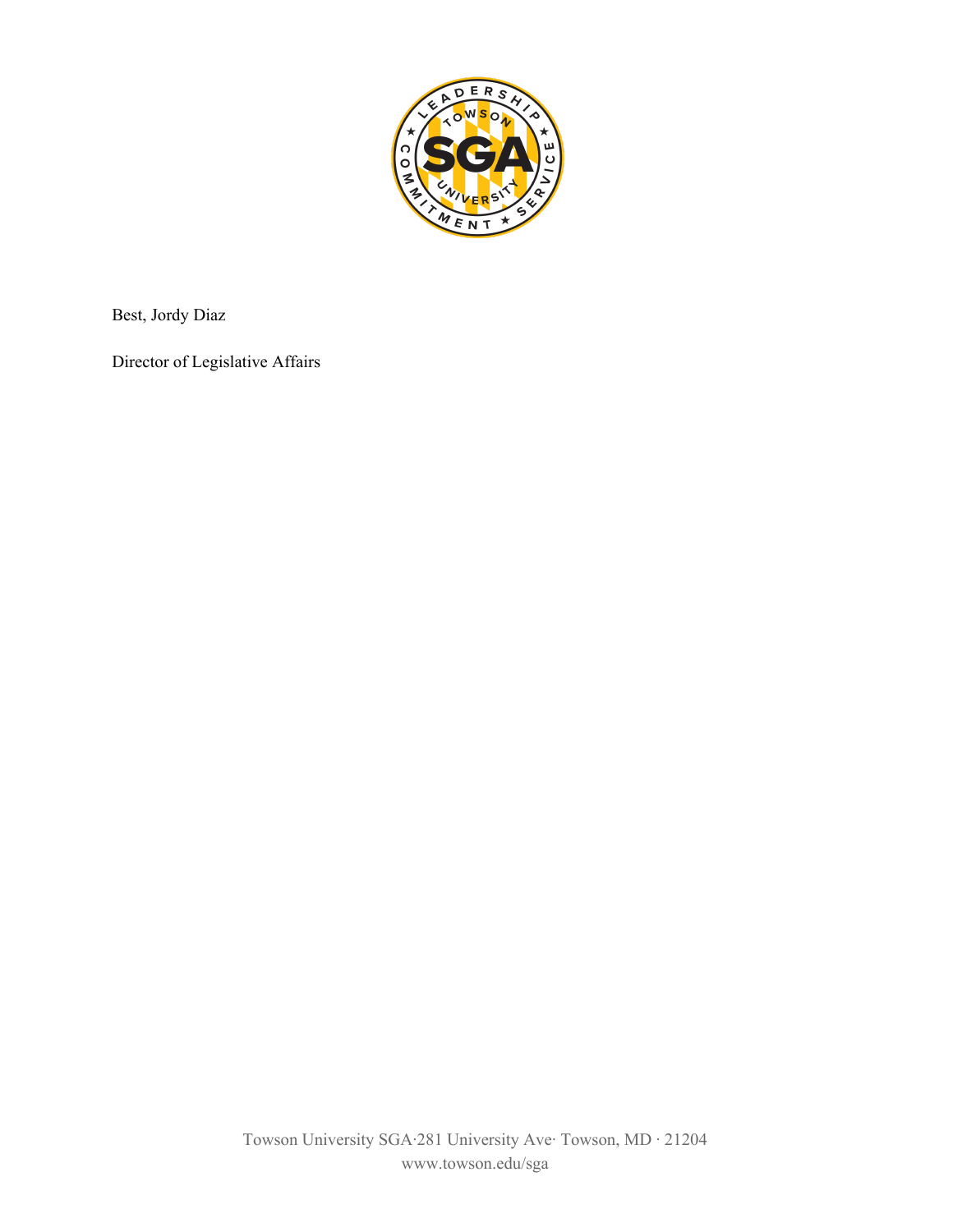

[https://www.towson.edu/ir/documents/dash\\_2018.pdf](https://www.towson.edu/ir/documents/dash_2018.pdf)

February 22, 2020

Dear Chair Maggie McIntosh and Vice Chair Michael Jackson:

My name is Doron Tadmor and I am the current Vice President of Student Affairs of the University of Maryland Student Government Association. On behalf of the Student Government Association, we would like to thank Delegate Davis for putting forward the Hunger-Free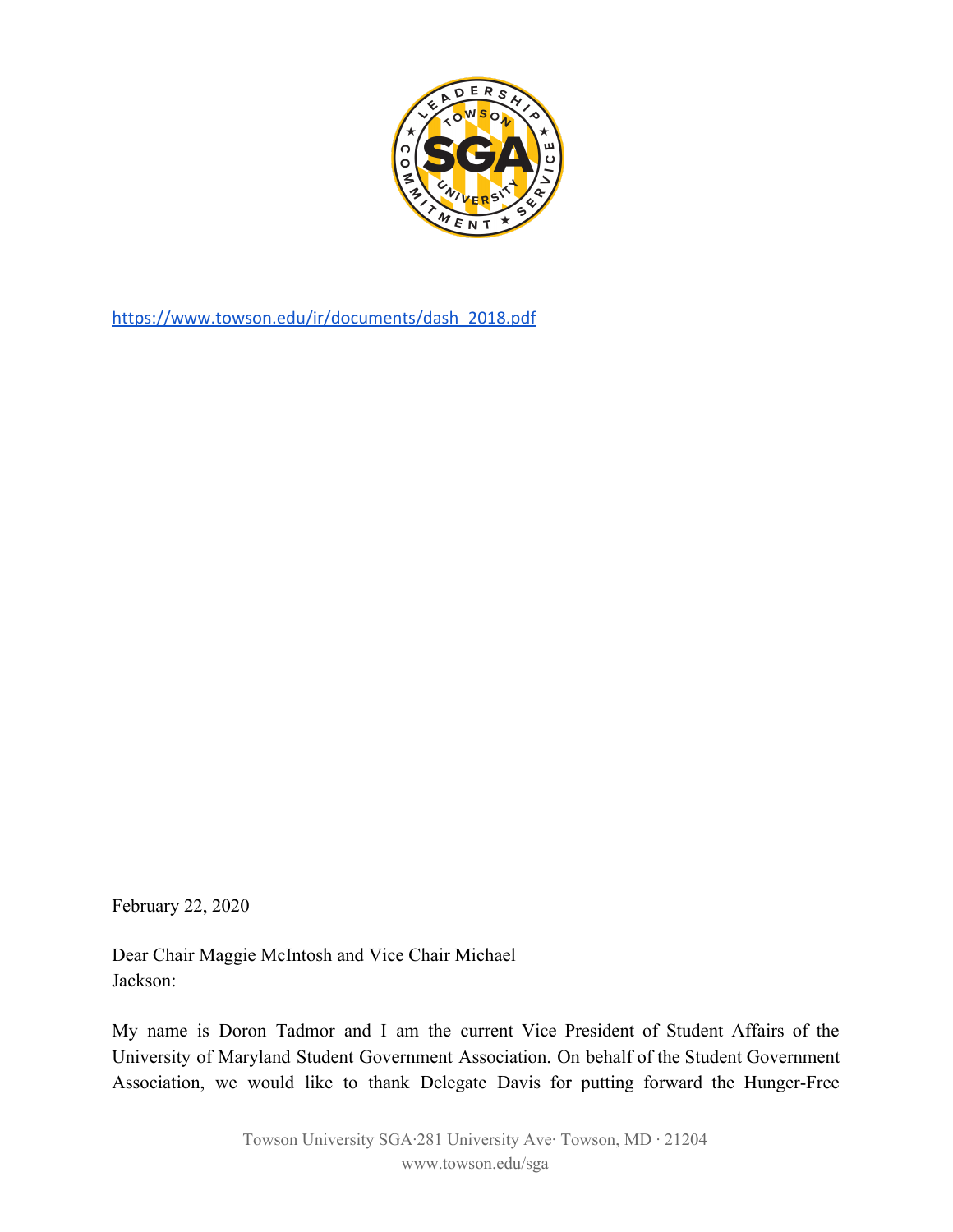

Campus Act to address food insecurity on college campuses.

Food insecurity has been an issue increasingly important to the student body. In Fall 2017, a study was conducted by the University of Maryland Counseling Center Research Unit in partnership with the Department of Dining Services, University Health Center, and Maryland Parent and Family Association, to determine whether graduate and undergraduate students were food insecure. The survey showed that 20% of students had low food security or very low food security. The study also found that students who reported they were food insecure were likely to report a number of other challenges such as poorer physical health, lower self-esteem, higher levels of distress, anxiety, depression, anger, and loneliness, compared to their counterparts. Food insecure students also reported a number of negative impacts of food insecurity on their academic experiences and performance – not being able to concentrate in class, failing an assignment or exam, missing a class, failing or withdrawing from a class, and planning to withdraw from the University.

After the publication of the study, I worked with the SGA to create the Emergency Meal Fund. The Emergency Meal Fund is an SGA-funded program formed to address food insecurity on the University of Maryland's campus by providing over 1,660 meals to students who have very low food insecurity. This program has been extremely successful, however, SGA's funds for this program are nearly depleted, and we have yet to find sustainable funding. In a similar vein, the Campus Pantry, which has operated since 2014, has worked to alleviate food insecurity by providing food for students. This program is also very popular, but they do not have sufficient funding to provide services to as many students as possible, and thus are restricted in what they are able to accomplish.

The Hunger-Free Campus Act would allow our university to access grant money that is crucial in sustaining and developing the programs we offer. At a minimum, the grant would allow the Emergency Meal Fund and Campus Pantry to continue providing their current level of assistance for our students, faculty, and staff. However, I imagine that this grant would allow these programs to expand and blossom across campus to be able to help more students to ensure that we can make the University of Maryland a Hunger-Free campus.

The policies laid out in The Hunger Free Campus Act have the potential to help thousands of